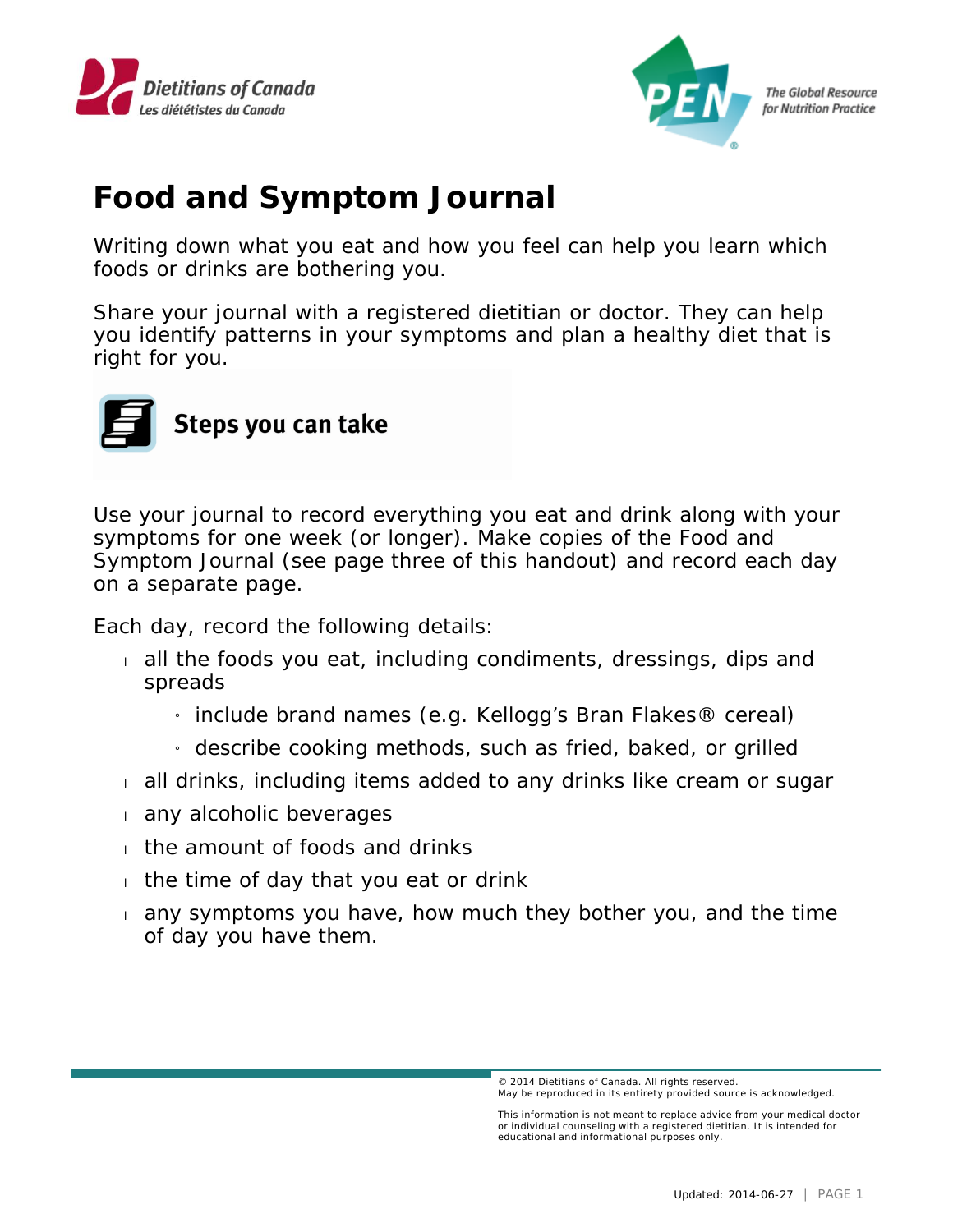



Use common household measurements to describe amounts of foods and drinks (e.g. 250ml (1 cup), 5 ml (1 teaspoon) etc.). Or, you can use the shape of your hand or common objects to estimate portion size. For example:

- one fist of tossed green salad
- one thumb tip of salted butter
- $\frac{1}{1}$  half a golf ball of natural peanut butter
- $\frac{1}{1}$  two tennis balls of white rice

Write down what you eat and drink, and how much, as soon as possible. It can be hard to remember everything you ate and drank, the time, and the amount at the end of the day. Describe what you eat and how you feel as best as you can.

Also write down any changes you make to your usual diet and if your symptoms got better or worse, or stayed the same.

Read and think about your journal before seeing your doctor or dietitian. Write down any patterns you see and any questions you have.

<sup>© 2014</sup> Dietitians of Canada. All rights reserved. May be reproduced in its entirety provided source is acknowledged.

This information is not meant to replace advice from your medical doctor or individual counseling with a registered dietitian. It is intended for educational and informational purposes only.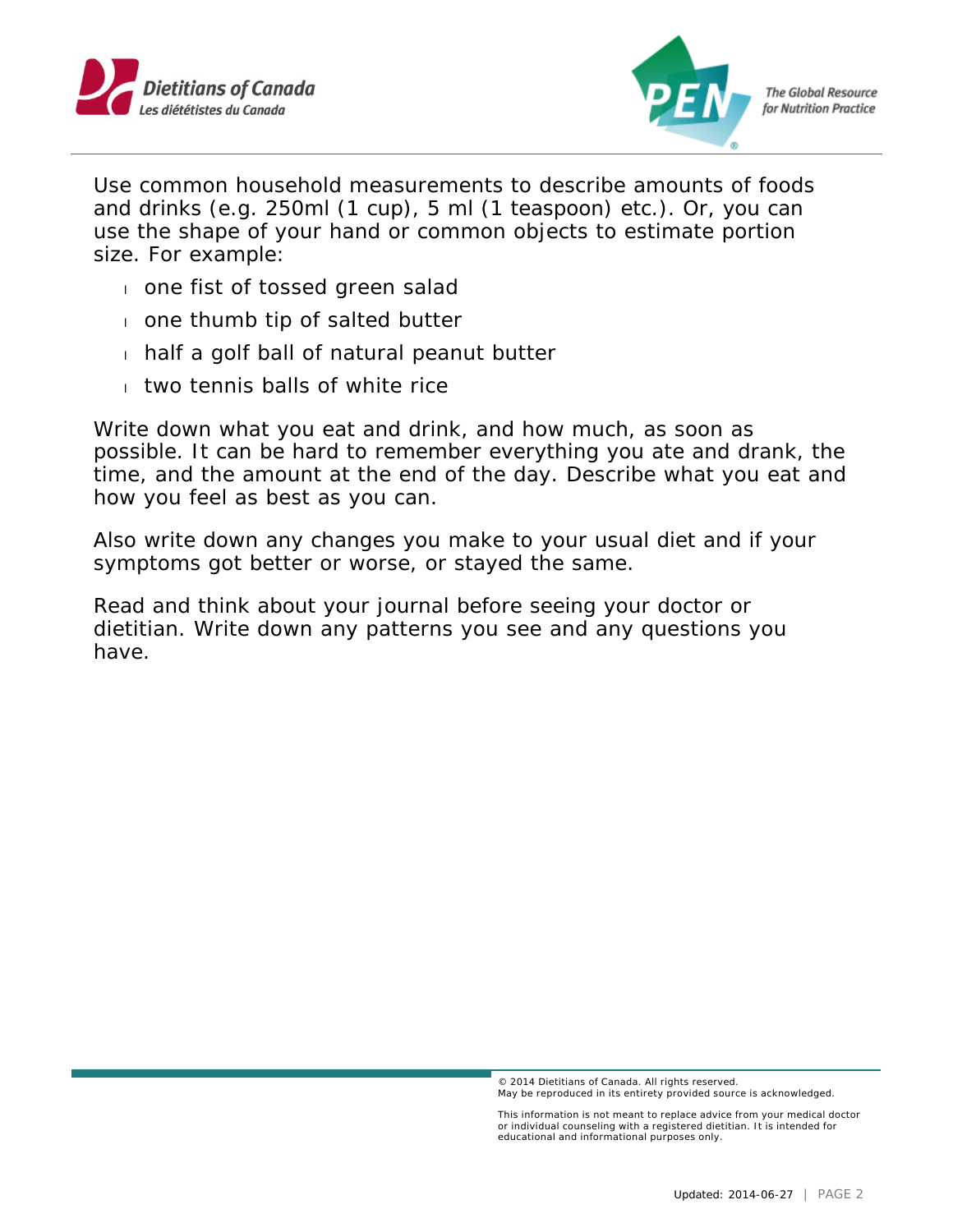| (e.g. bowel<br>movements, emotional<br>stressors, sleep and<br>nap times etc.)<br><b>Notes</b> |  |  |  |
|------------------------------------------------------------------------------------------------|--|--|--|
| Symptoms<br>Started and<br>Stopped<br>Time                                                     |  |  |  |
| (on a scale of 1 to 5,<br>where 1 is mild and 5 is<br>severe)<br>Symptoms and<br>Severity      |  |  |  |
| Amount                                                                                         |  |  |  |
| <b>Drink</b><br>Food and/or                                                                    |  |  |  |
| DATE:<br>Time                                                                                  |  |  |  |



PF

© 2014 Dietitians of Canada. All rights reserved. May be reproduced in its entirety provided source is acknowledged.

This information is not meant to replace advice from your medical doctor or individual counseling with a registered dietitian. It is intended for educational and informational purposes only.